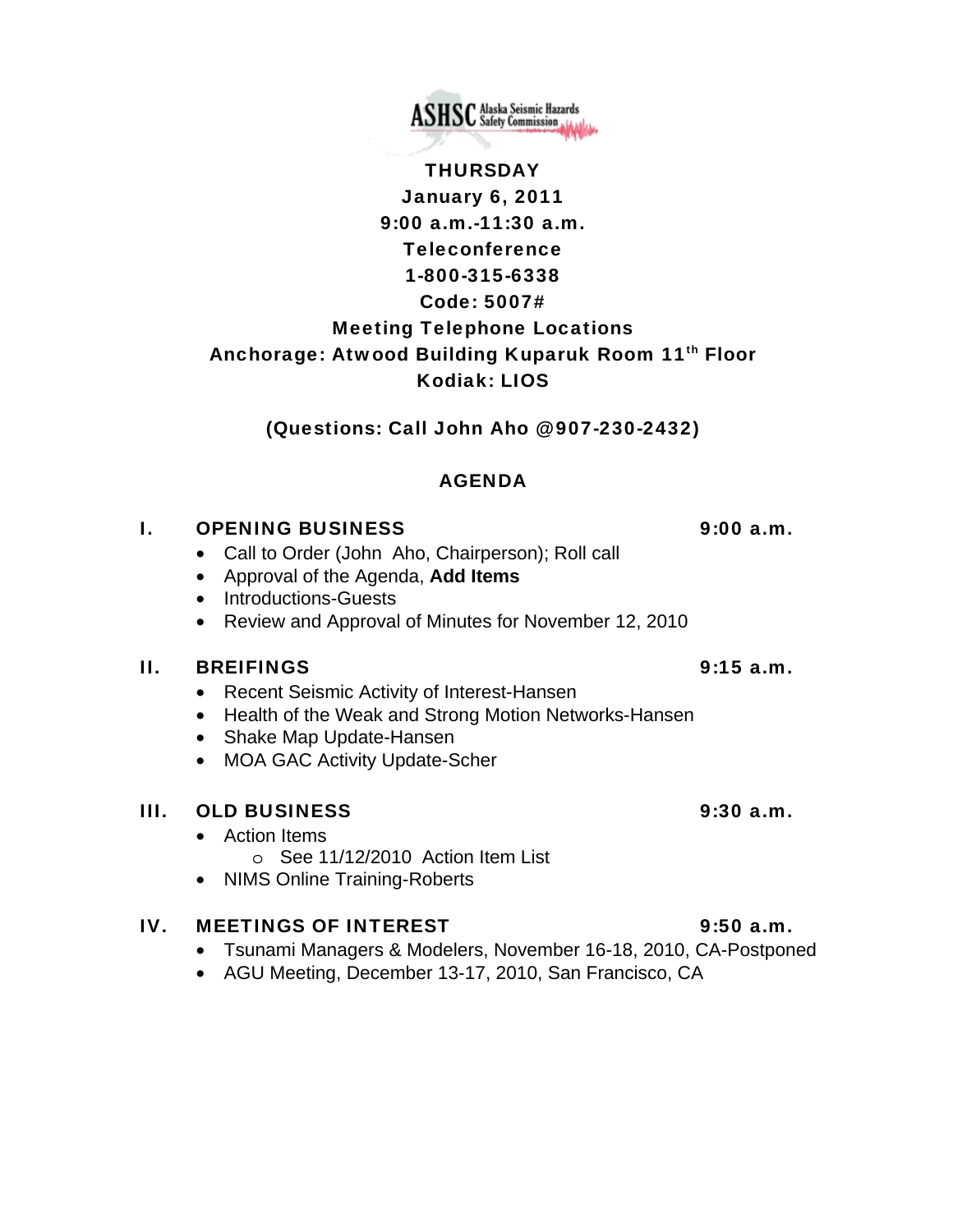

- AGU Meeting, December, 2010, San Francisco
- EERI annual Meeting, February 9-12, 2011, La Jolla, CA
- PDDA Course, Postearthquake Safety Evaluation of Buildings, February 23-24,2011
- SSA Annual Meeting, Memphis, April 13-15, 2011
- Rapid Visual Screening, Fairbanks, October 2011
- Association of Engineering Geology, Anchorage, 2011
- 10th U.S. National Conference on Earthquake Engineering, 2014 Anchorage

## V. CRITICAL DEADLINES 10:00 a.m.

- ASHHSC Report to WSSPC TBD
- Recommendations to Legislature December 1, 2010
- Committee Chairs Summary December 15, 2010
- 2010 Report to Legislature-Draft December 2010
- 2010 Report to Legislature-Final January 15, 2011
- Legislative Trip **January 2011**

## VI. NEW BUSINESS 10:15 a.m.

- Recognition
- Future Briefings
	- o Mat-Su Prison Presentation
	- o MOA Emergency Operations Center Tour
	- o Building Official
	- o DOT Seismic
	- o Utilities Risk Mitigation Approaches
	- o Alyeska Pipeline Seismic Instrumentation-March Meeting?
	- o DOT Inventory of Bridges
	- o Gas Pipeline

# VII. REPORTS 10:30 a.m.

- **Chairperson** 
	- o 4th Quarter Ethics Report
	- o APIP
	- o Joyner Lecture
	- o Business Cards
	- o Publications
	- o Face-to-Face Meeting
- Committee Reports
	- o Insurance-White
	- Schools-Kelly
	- Earthquake Scenario-Combellick, Koehler
	- Education & Outreach-Dunham, Aho